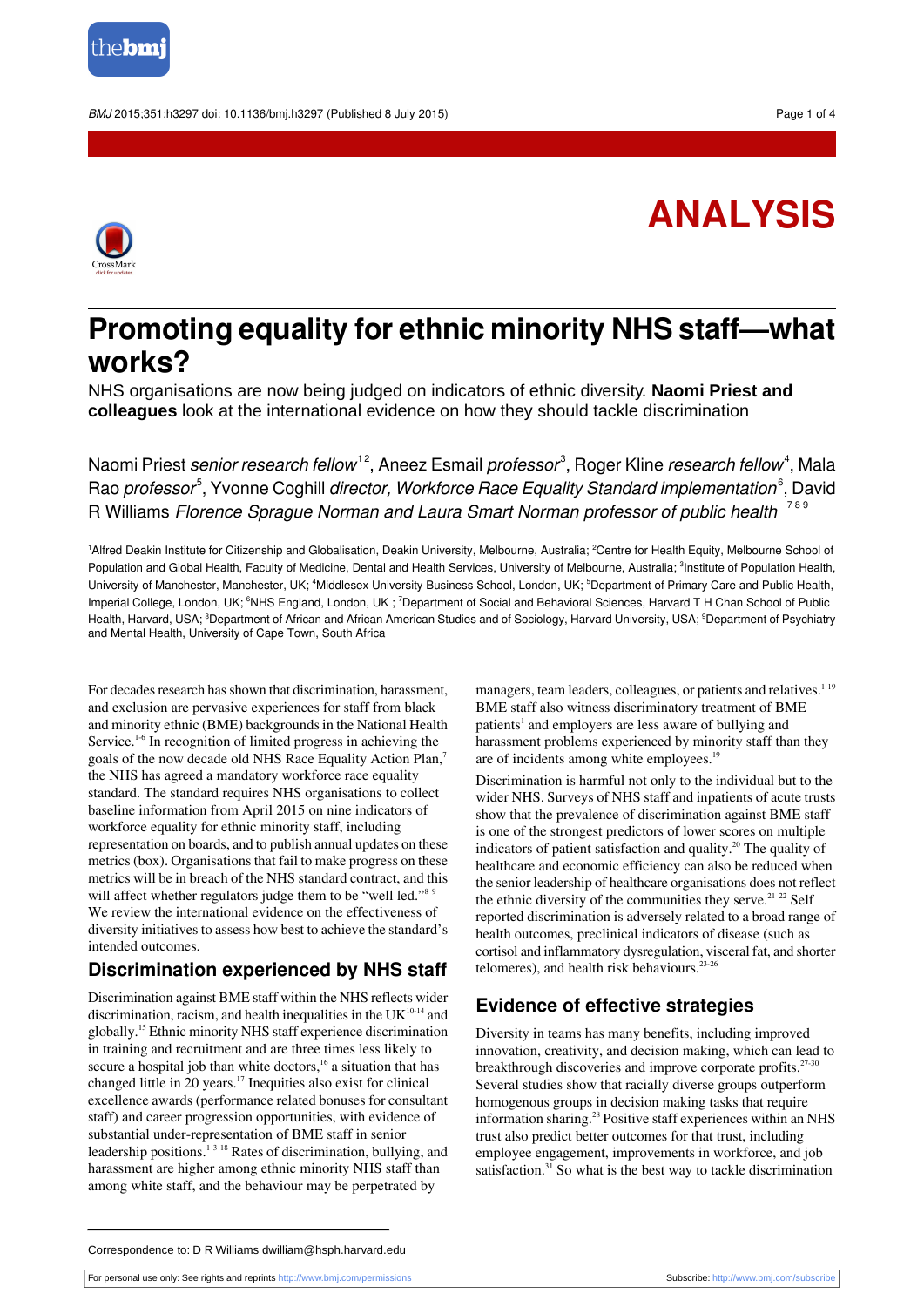#### **Indicators for the workforce race equality standard**

Workforce metrics

For each of these four workforce indicators, the standard compares the metrics for white and BME staff

- **•** Percentage of BME staff in bands 8-9 (very senior managers, including executive board members and senior medical staff) compared with the percentage of BME staff in the overall workforce
- **•** Relative likelihood of BME staff being appointed from shortlisting compared with that of white staff being appointed from shortlisting across all posts
- **•** Relative likelihood of BME staff entering the formal disciplinary process, compared with that of white staff entering the formal disciplinary process, as measured by entry into a formal disciplinary investigation. (Based on data from a two year rolling average of the current year and the previous year)
- **•** Relative likelihood of BME staff accessing non-mandatory training and continuous personal development compared with white staff

#### National NHS staff survey findings

For each of these five staff survey indicators, the standard compares the metrics for each survey question response for white and BME staff

- **•** Percentage of staff experiencing harassment, bullying, or abuse from patients and relatives or the public in past 12 months
- **•** Percentage of staff experiencing harassment, bullying, or abuse from staff in past 12 months
- **•** Percentage believing that trust provides equal opportunities for career progression or promotion
- **•** In the past 12 months have you personally experienced discrimination at work from: Your manager or team leader? Other colleagues?

#### Boards

**•** Boards are expected to be broadly representative of the population they serve

and promote diversity? Research suggests it requires multilevel, multistrategy, mutually reinforcing action.<sup>32</sup>

### **Evidence for mandatory standards**

Studies from a range of contexts indicate that mandated policy interventions to promote diversity that have legal or funding consequences are associated with better outcomes than non-mandated polices without seeming to harm significantly the economic wellbeing of white men.<sup>29 33 34</sup> For example, in 2011 the UK National Institute for Health Research announced it would not shortlist any NHS or university partnership for grants unless the academic department held at least a silver Athena Swan award (recognising policies to promote sex equality). Institutions were given a limited time to achieve this equality standard. Early findings suggest large increases in women in leadership roles and in applications for Athena Swan awards since the announcement.  $35$  Similarly, a series of controlled experiments found compulsory diversity strategies to be effective in recruiting women for environments requiring competitive behaviour without reducing efficiency.<sup>3</sup> Compulsory diversity policy has also been found to be effective in the US and Australian private sector,<sup>37</sup> <sup>38</sup> medical school enrolment, $39$  higher education, $40-43$  the police force, $44$  corporate boards in Norway,<sup>45</sup> local government in India,<sup>46</sup> and public administration in Macedonia.<sup>47</sup>

Mandatory diversity policies can take multiple forms.<sup>48</sup> Quotas and numerical targets are often criticised because they may result in selection of unqualified candidates. Alternatively, threshold systems require all final candidates to meet clearly established minimum qualification standards, with only the ultimate selection favouring candidates from disadvantaged groups. Here the potential minority candidate is not compared with the highest achiever but assessed against a required benchmark for the job. Similarly, a tie break system, as included in the UK Equality Act of 2010,<sup>48</sup> can be used when there are two or more equally qualified candidates, with selection based on a demographic characteristic (sex, race or ethnicity, disability, etc). A final approach that has had striking results in the US is the "Rooney rule."<sup>49</sup> Implemented in 2003 by the National Football League (NFL) after the failure of two decades of

voluntary efforts, it requires all NFL teams to interview at least one minority candidate before a head coach or general manager job can be filled. Within three years, the number of black coaches recruited increased substantially, and three of six division titles went to teams with black coaches.<sup>49</sup>

Research also indicates that mandatory policies are more effective at achieving diversity than alternative approaches. Systematic analysis of corporate diversity policies of 708 US private sector organisations from 1971 to 2002 found legal establishment of leadership responsibility for representation of women and ethnic minorities in management positions had greater effects on managerial diversity than other strategies.<sup>37</sup> In the UK voluntary reporting programmes have been ineffective in redressing gender pay gaps. $50$ 

Other predictors of success in increasing diversity in higher education in the US are core leadership support, resource allocation, evaluation, and rewards for diversity.<sup>51</sup> <sup>52</sup> For example, in less than a decade, a mandate implemented at the University of Michigan in 1988, doubled enrolment of minority students, increased minority faculty, improved rates of promotion, and increased appointments of minorities to university leadership positions.<sup>53</sup> With this initiative, the university president had linked diversity and excellence as the two most compelling goals of the institution, established a campus-wide implementation committee comprising the second highest ranking official in each academic unit, and allocated 1% of the university's budget, annually, to diversity initiatives.<sup>54</sup>

#### **Beyond mandates**

Workplace diversity training programmes are ubiquitous but do not improve diversity in isolation.<sup>18</sup> However, such programmes that move beyond awareness raising to focus on development of practical personal skills, ownership, and commitment should be part of a comprehensive diversity strategy alongside organisational processes and policies.<sup>18 55</sup> Recruiting a critical mass of minorities is also important to reduce negative experiences of minority staff and see benefit.<sup>56 57</sup> A Norwegian study of 317 corporate boards found at least three women were needed on boards for increased innovation.<sup>56</sup>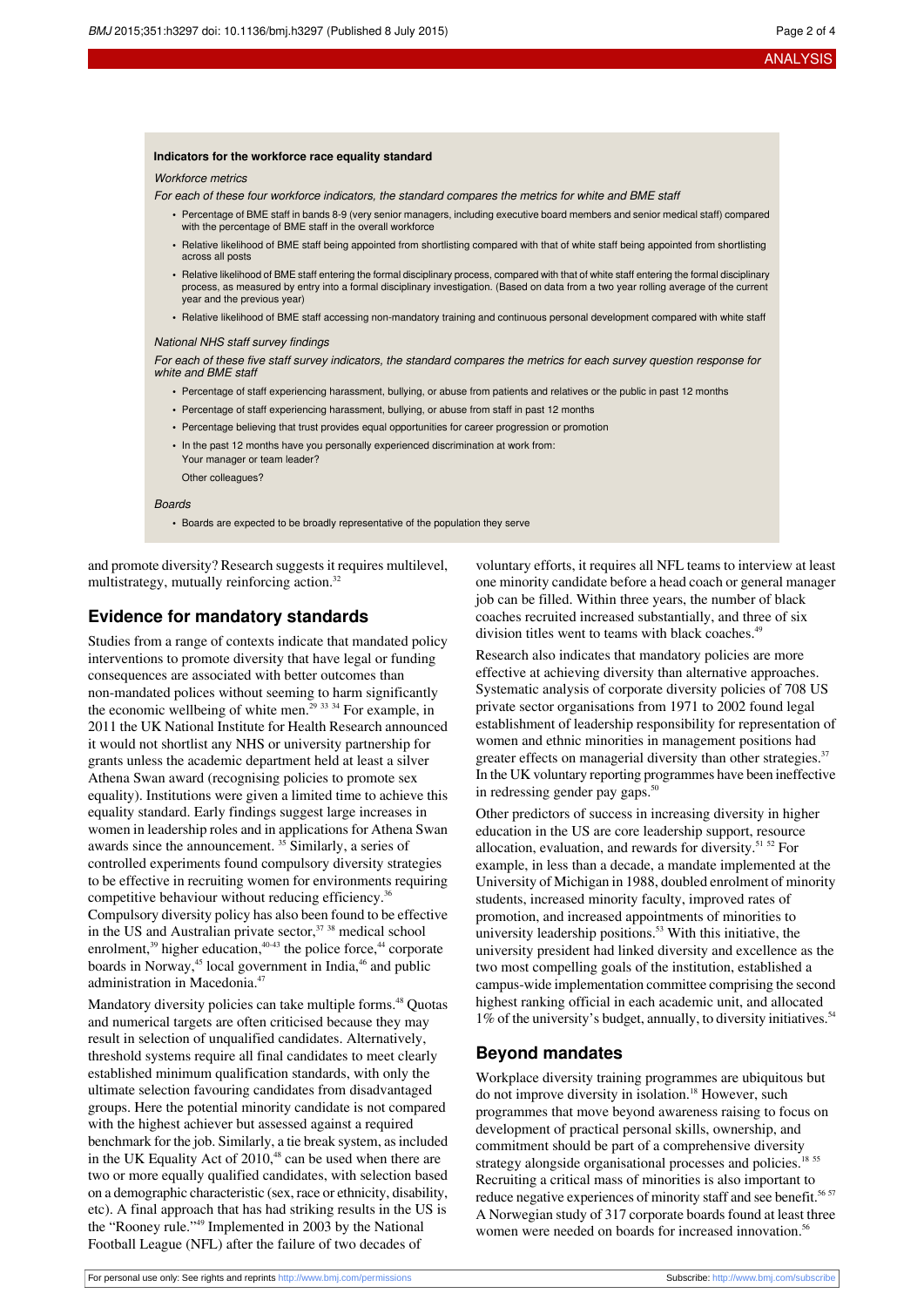It is also essential to support minority staff and deal with the effects of any workplace discrimination. Organisational leaders need to create environments that are psychologically safe, support diversity through policies and processes that encourage open communication between employees without fear of negative consequences,<sup>58</sup> and reduce isolation and exclusion. All staff should be trained in strategies to reduce conscious and unconscious biases, stereotypes, and discriminatory behaviour.<sup>59</sup>

## **Lessons for the NHS**

Most evidence on interventions to promote diversity comes from studies outside healthcare. Nonetheless, the consistency of findings across a broad range of organisational, national, and cultural contexts suggests there is much that may be applicable to the NHS. The evidence shows that success depends on the following:

- **•** Core leadership support that articulates diversity as a high institutional priority and organisational investment in supportive communication to all relevant stakeholders
- **•** Multiple strategies at organisational, workplace, interpersonal, and intrapersonal levels used simultaneously over a long period
- **•** Mandated targets or actions.

At a minimum, the race equality standard states that NHS organisations should reflect the diversity of the nation at all levels within the organisation. Although some local communities may lack ethnic diversity, national organisations should strive to reflect the diversity of the wider UK population to optimise innovation and decision making. Use of a mandated diversity policy with contractual consequences is supported by the available evidence and is a recognition that the previous voluntary approaches have failed. However, a mandate is not sufficient to ensure that staff feel respected, valued, engaged, and supported. Implementation of multilevel policies should be underpinned by research documenting the experiences of staff and consequences of discrimination across the NHS for individuals, teams, and organisations and to examine the effectiveness of different strategies. Committing to change is imperative to ensure that the NHS is a workplace and healthcare provider that upholds human rights and social justice principles and is safe and healthy for all staff regardless of their backgrounds. Doing so is likely to benefit all patients, irrespective of their ethnic origin, as well as help redress ethnic health inequalities across the UK.

Competing interests: We have read and understood BMJ policy on declaration of interests and declare AE and RK have both been involved in the development of the WRES since its announcement. NP was supported by an Alfred Deakin Research Fellowship, Deakin University, and by the Victorian Health Promotion Foundation (VicHealth). DW was supported by grant P50 CA 148596 from the National Cancer Institute. Provenance and peer review: Not commissioned; externally peer reviewed.

- 1 Stevenson J, Rao M. Explaining levels of wellbeing in BME populations in England. African Health Policy Network. 2014 [www.leadershipacademy.nhs.uk/wp-content/uploads/2014/](http://www.leadershipacademy.nhs.uk/wp-content/uploads/2014/07/Explaining-levels-of-wellbeing-in-BME-populations-in-England-FINAL-18-July-14.pdf) [07/Explaining-levels-of-wellbeing-in-BME-populations-in-England-FINAL-18-July-14.pdf](http://www.leadershipacademy.nhs.uk/wp-content/uploads/2014/07/Explaining-levels-of-wellbeing-in-BME-populations-in-England-FINAL-18-July-14.pdf).
- 2 Limb M. NHS doctors face racism, exclusion, and discrimination, report finds. BMJ Careers 2014 31 Jul. <http://careers.bmj.com/careers/advice/view-article.html?id=20018682>.
- 3 Kline R. The "snowy white peaks" of the NHS: a survey of discrimination in governance and leadership and the potential impact on patient care in London and England. 2014. [www.england.nhs.uk/wp-content/uploads/2014/08/edc7-0514.pdf](http://www.england.nhs.uk/wp-content/uploads/2014/08/edc7-0514.pdf).
- Harris R, Ooms A, Grant R, et al. Equality of employment opportunities for nurses at the point of qualification: an exploratory study. Int J Nurs Stud 2013;50:303-13.
- 5 Archibong U, Darr A. The involvement of black and minority ethnic staff in NHS disciplinary proceedings. University of Bradford, 2010. [www.nhsemployers.org/~/media/Employers/](http://www.nhsemployers.org/~/media/Employers/Documents/SiteCollectionDocuments/Disciplinary) [Documents/SiteCollectionDocuments/Disciplinary](http://www.nhsemployers.org/~/media/Employers/Documents/SiteCollectionDocuments/Disciplinary) Report Final with ISBN.pdf.
- 6 Kline R. Discrimination by appointment: how black and minority ethnic applicants are disadvantaged in NHS staff recruitment. Public World 201[3www.publicworld.org/files/](http://www.publicworld.org/files/Discrimination_by_appointment.pdf) [Discrimination\\_by\\_appointment.pdf.](http://www.publicworld.org/files/Discrimination_by_appointment.pdf)
- NHS. Race equality action plan. 2007. http://webarchive.nationalarchives.gov.uk/+/w [dh.gov.uk/en/Publicationsandstatistics/Bulletins/DH\\_4072494](http://webarchive.nationalarchives.gov.uk/+/www.dh.gov.uk/en/Publicationsandstatistics/Bulletins/DH_4072494).
- **England Equality and Health Inequalities Team. The NHS workforce race equality** standard—the defined metrics. 2015. [www.england.nhs.uk/wp-content/uploads/2015/02/](http://www.england.nhs.uk/wp-content/uploads/2015/02/wres-metrics-feb-2015.pdf) [wres-metrics-feb-2015.pdf](http://www.england.nhs.uk/wp-content/uploads/2015/02/wres-metrics-feb-2015.pdf).
- 9 Passman R, Kline R. Technical guidance for the NHS workforce race equality standard (WRES). 2015. [www.england.nhs.uk/wp-content/uploads/2015/04/wres-technical-guidance-](http://www.england.nhs.uk/wp-content/uploads/2015/04/wres-technical-guidance-2015.pdf)[2015.pdf.](http://www.england.nhs.uk/wp-content/uploads/2015/04/wres-technical-guidance-2015.pdf)
- 10 Kelly Y, Panico L, Bartley M, et al. Why does birthweight vary among ethnic groups in the UK? Findings from the Millennium Cohort Study. J Pub Health (Oxf) 2009;31:131-7.
- 11 Hollowell J, Kurinczuk J, Brocklehurst P, et al. Social and ethnic inequalities in infant mortality: a perspective from the United Kingdom. Sem Perinatology 2011;35:240-4.
- 12 Bhopal R, Humphry R, Fischbacher C. Changes in cardiovascular risk factors in relation to increasing ethnic inequalities in cardiovascular mortality: comparison of cross-sectional data in the Health Surveys for England 1999 and 2004. BMJ Open 2013;3:e003485.
- 13 Soljak M, Majeed A, Eliahoo J, et al. Ethnic inequalities in the treatment and outcome of diabetes in three English primary care trusts. Int J Equity in Health 2007;6:8.
- 14 Bansal N, Fischbacher C, Bhopal R, et al. Myocardial infarction incidence and survival by ethnic group: Scottish Health and Ethnicity Linkage retrospective cohort study. BMJ Open 2013;3:e003415.
- 15 Williams DR, Mohammed SA. Discrimination and racial disparities in health: evidence and needed research. J Behav Med 2009;32:20-47.
- 16 Jaques H. White applicants are more likely to get NHS jobs than those from ethnic minorities. BMJ Careers 2013. [http://careers.bmj.com/careers/advice/view-article.html?](http://careers.bmj.com/careers/advice/view-article.html?id=20012803) [id=20012803.](http://careers.bmj.com/careers/advice/view-article.html?id=20012803)
- 17 Esmail A, Everington S. Racial discrimination against doctors from ethnic minorities. BM, 1993;306:691-2.
- 18 Kalra VS, Abel P, Esmail A. Developing leadership interventions for black and minority ethnic staff: a case study of the National Health Service (NHS) in the UK. J Health Organ Manage 2009;23:103-18.
- 19 Bécares L. Experiences of bullying and racial harassment among minority ethnic staff in the NHS. Better health briefing paper 14. 2008. [www.better-health.org.uk/briefings/](http://www.better-health.org.uk/briefings/experiences-bullying-and-racial-harassment-among-minority-ethnic-staff-nhs) [experiences-bullying-and-racial-harassment-among-minority-ethnic-staff-nhs.](http://www.better-health.org.uk/briefings/experiences-bullying-and-racial-harassment-among-minority-ethnic-staff-nhs)
- 20 Dawson J. Does the experience of staff working in the NHS link to the patient experience of care? An analysis of links between the 2007 acute trust inpatient and NHS staff surveys. 2009. [www.gov.uk/government/uploads/system/uploads/attachment\\_data/file/215457/](http://www.gov.uk/government/uploads/system/uploads/attachment_data/file/215457/dh_129662.pdf) [dh\\_129662.pdf](http://www.gov.uk/government/uploads/system/uploads/attachment_data/file/215457/dh_129662.pdf).
- 21 Salway S, Turner D, Mir G, et al. High quality healthcare commissioning: why race equality must be at its heart. Better health briefing 27. 2013. [www.raceequalityfoundation.org.uk/](http://www.raceequalityfoundation.org.uk/publications/downloads/high-quality-healthcare-commissioning-why-race-equality-must-be-its-heart) [publications/downloads/high-quality-healthcare-commissioning-why-race-equality-must](http://www.raceequalityfoundation.org.uk/publications/downloads/high-quality-healthcare-commissioning-why-race-equality-must-be-its-heart)[be-its-heart](http://www.raceequalityfoundation.org.uk/publications/downloads/high-quality-healthcare-commissioning-why-race-equality-must-be-its-heart).
- 22 NHS Leadership Academy. Healthy NHS board 2013: principles for good governance. 2013. [www.leadershipacademy.nhs.uk/wp-content/uploads/2013/06/NHSLeadership-](http://www.leadershipacademy.nhs.uk/wp-content/uploads/2013/06/NHSLeadership-HealthyNHSBoard-2013.pdf)[HealthyNHSBoard-2013.pdf](http://www.leadershipacademy.nhs.uk/wp-content/uploads/2013/06/NHSLeadership-HealthyNHSBoard-2013.pdf).
- 23 Williams DR, Mohammed SA. Racism and health. I. Pathways and scientific evide Am Behav Sci 2013;57:1152-73.
- 24 Pascoe EA, Richman LS. Perceived discrimination and health: a meta-analytic review. Psych Bull 2009;135:531-54.
- 25 Lewis TT, Williams DR, Clark CR. Self-reported experiences of discrimination and cardiovascular disease. Curr Cardio Risk Rep 2014;8:365.
- 26 Lewis T, Cogburn C, Williams DR. Self reported experiences of discriminatinon and health: scientific advances, ongoing controversies, and emerging issues. Ann Rev Clin Psych 2014;11:10.1-34.
- 27 Phillips KW, Apfelbaum EP. Delusions of homogeneity? Reinterpreting the effects of group diversity. In: Neale MA, Mannix EA, eds. Looking back, moving forward: a review of group and team-based research. Emerald, 2012:185-207.
- 28 Phillips KW. How diversity works. Sci Am 2014;311:42-7.<br>29 Herring C. Does diversity pay? Bace, gender, and the bu
- Herring C. Does diversity pay? Race, gender, and the business case for diversity. Am Soc Rev 2009;74:208-24.
- 30 Hunt V, Layton D, Prince S. Diversity matters. McKinsey and Company, 2014.
- 31 West M, Dawson J, Admasachew L, et al. NHS staff management and health service quality: results from the NHS staff survey and related data. 2012. [www.gov.uk/government/](http://www.gov.uk/government/uploads/system/uploads/attachment_data/file/215455/dh_129656.pdf) [uploads/system/uploads/attachment\\_data/file/215455/dh\\_129656.pdf.](http://www.gov.uk/government/uploads/system/uploads/attachment_data/file/215455/dh_129656.pdf)
- 32 Paradies Y, Chandrakumar L, Klocker N, et al. Building on our strengths: a framework to reduce race-based discrimination and support diversity in Victoria. 2009. [www.vichealth.](http://www.vichealth.vic.gov.au/search/building-on-our-strengths) [vic.gov.au/search/building-on-our-strengths.](http://www.vichealth.vic.gov.au/search/building-on-our-strengths)
- 33 Herring C, Henderson L. From affirmative action to diversity: toward a critical diversity perspective. Crit Soc 2012;38:629-43.
- 34 Holzer HJ, Neumark D. Affirmative action: what do we know? J Policy Anal Manage 2006;25:463-90.
- 35 Blandford E, Brill C, Neave S, et al. Equality in higher education: statistical report 2011. Part 2: students. 2011. [www.ecu.ac.uk/wp-content/uploads/2011/12/equality-in-he-stats-](http://www.ecu.ac.uk/wp-content/uploads/2011/12/equality-in-he-stats-11-part-2-students.pdf)[11-part-2-students.pdf](http://www.ecu.ac.uk/wp-content/uploads/2011/12/equality-in-he-stats-11-part-2-students.pdf).
- 36 Balafoutas L, Sutter M. Affirmative action policies promote women and do not harm efficiency in the laboratory. Science 2012;335:579-82.
- 37 Kalev A, Dobbin F, Kelly E. Best practices or best guesses? assessing the efficacy of corporate affirmative action and diversity policies. Am Soc Rev 2006;71:589-617.
- 38 Daly A, Gebremedhin T, Sayem M. A case study of affirmative action Australian-style for indigenous people. Aust J Labour Econ 2013;16:277-94
- 39 Castillo-Page L. Diversity in medical education: facts & figures 2012. Association of American Medical Colleges, 2012.
- 40 Nickens HW, Cohen JJ. On affirmative action. JAMA 1996;275:572-4.
- 41 Cohen J, Gabriel B, Terrell C. The case for diversity in the health care workforce. Health Aff 2002;21:90-102.
- 42 Childs P, Stromquist NP. Academic and diversity consequences of affirmative action in Brazil. Compare 2014 Apr 16. [Epub ahead of print.]
- 43 Moses MS. Moral and instrumental rationales for affirmative action in five national contexts. Educ Res 2010;39:211-28.
- 44 Lovrich N, Steel B. Affirmative action and productivity in law enforcement agencies. Rev Pub Pers Admin 1983;41:55-66.
- 45 Ahern KR, Dittmar AK. The changing of the boards: the impact on firm valuation of mandated board representation. Quart J Econ 2012;137.